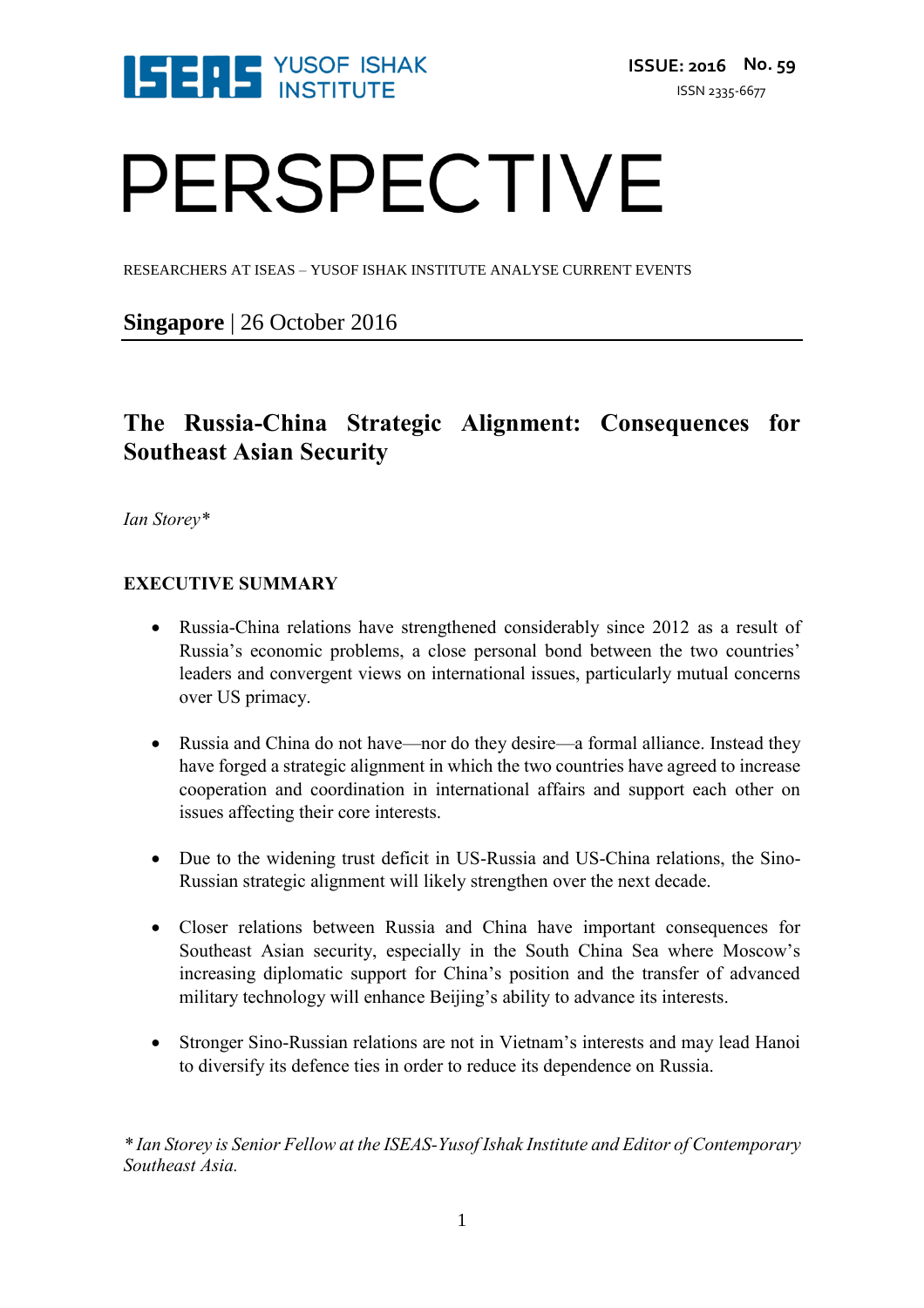

#### **INTRODUCTION**

In response to China's rising power, the United States has strengthened strategic ties with key allies and partners in the Asia-Pacific region, including Japan, Australia, India, Vietnam and Singapore. In contrast, due to regional anxieties triggered by its military modernization and actions in the South China Sea, China has been unable to significantly deepen strategic relations with regional states with one notable exception: Russia.

Under Vladimir Putin, Russia's paramount leader since 2000, Sino-Russian ties have progressed along a positive continuum. This trend accelerated when Putin began his third term as president in 2012, and especially after Moscow's relations with the West nosedived following Russia's annexation of Crimea in March 2014. Although economic interaction between Russia and China has faltered, political relations have never been better, due primarily to a convergence of views on major international issues, particularly Sino-Russian opposition to US primacy and the shared perception that they are the targets of US policies of containment and regime change.

Due to the entrenched political positions of President Putin and Chinese President Xi Jinping, structural problems in Russia's economy that will lead to greater dependency on China, and growing tensions in US-Russia and US-China relations over international hotspots, the Sino-Russian strategic alignment will likely gain momentum over the next decade. Closer cooperation and coordination between Moscow and Beijing has important consequences for Southeast Asian security, especially in the South China Sea where Russia's growing diplomatic support and military assistance to China will help Beijing advance its interests.

#### **UNDERSTANDING THE SINO-RUSSIAN STRATEGIC ALIGNMENT**

President Putin's "turn to the east" is largely driven by economic necessity. When the policy was officially announced in 2012, Putin's aim was to reduce the country's economic dependence on the West and take advantage of high growth rates in Asia, particularly in China. As the price of oil plunged (Russia's principal export commodity) and Western sanctions imposed over Russia's seizure of Crimea began to bite, Putin's "Asia pivot" was given added urgency.

Although China is at the heart of its Asia policy, Moscow has been disappointed with the development of Sino-Russian economic ties. Trade between the two countries dropped to \$68 billion in 2015—30 per cent lower on 2014 and far short of the \$100 billion target—as China's slower economic growth weakened demand for Russia's natural resources and the devaluation of the rouble reduced Chinese exports to Russia. Russia has expressed disappointment at the trickle of Chinese investment, which Chinese businessmen blame on the country's inhospitable investment climate. Weak rule of law, endemic corruption and asset-grabbing mean that Russia's economic prospects are poor without radical reforms which are unlikely given the Putin regime's vested interest in preserving the current system.<sup>1</sup>

<sup>&</sup>lt;u>.</u> <sup>1</sup> Philip Hanson, "Russia's Global Strategy: Is it Economically Sustainable?", in *Putin's Russia: Really Back?*, edited by Aldo Ferrari (Milan: Ledizioni Publishing, 2016), p. 34.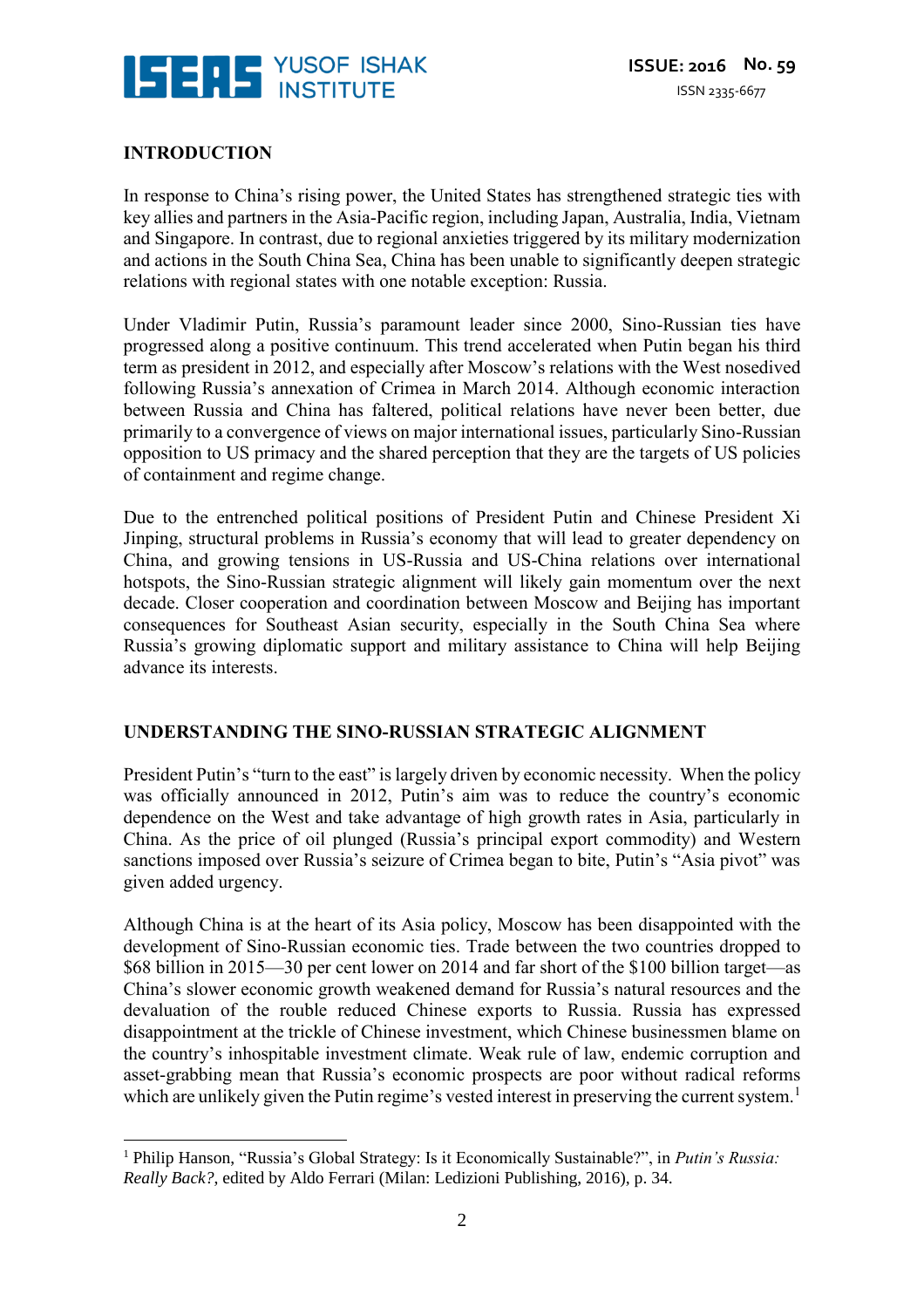## **ISERS** YUSOF ISHAK

Russia's continued economic weakness will deepen its dependence on China for sales of commodities and defence technology.

In contrast to economic ties, political relations between the two countries have strengthened considerably. Since 2012, Putin and Xi have met 15 times and established a close personal rapport. Good personal chemistry is important because within their respective political systems Putin and Xi are the final arbiters of foreign policy. Furthermore, the two leaders' world views demonstrate a high degree of convergence. Indeed, according to Putin "Russia and China have very close or almost identical views on international developments."<sup>2</sup> In particular, the Chinese and Russian leaders perceive US primacy in the international system to be not only inimical to their national interests but also a threat to regime survival.

A staple in both Russian and Chinese foreign policy narratives is that America is pursuing a policy of containment that is designed to keep them weak and isolated. Underlying these accusations is a shared sense of victimhood; that the West has conspired to deprive them of territory, status and influence during periods of historical weakness—China during the "Century of Humiliation" and Russia after the collapse of the Soviet Union in 1991—and continues to do so. As evidence, Russia points to the enlargement of NATO membership to include former Soviet republics and Warsaw Pact allies between 1999 and 2004, and the imposition of Western sanctions over Crimea. China's leaders have long accused the US of trying to contain its rising power, and view the Obama administration's Asian pivot including the Trans-Pacific Partnership—as merely the latest iteration of this policy. Moscow and Beijing believe that US plans to station anti-ballistic missile systems in Eastern Europe and Northeast Asia—the Aegis Ashore system in Romania and Poland, and the Terminal High-Altitude Area Defence (THAAD) system in South Korea—are designed to undermine their nuclear deterrents. According to Chinese and Russian narratives, America's ultimate ambition is to overthrow their political systems by orchestrating "colour revolutions" such as occurred in several former Soviet states over the past decade. At a summit meeting in Beijing in June 2016, Russia and China gave vent to these concerns when they identified increasingly "negative factors" affecting global strategic stability, including US anti-missile defence systems, unilateral economic sanctions and interference in the internal affairs of sovereign states with the "aim of forging change in legitimate governments".<sup>3</sup>

Officially, Russia and China describe their relationship as a Comprehensive Partnership of Strategic Coordination. Neither side views a formal political-military alliance as necessary or even desirable. In any case there are still trust issues that militate against a Sino-Russian alliance. Russia is uneasy about China's growing influence in Central Asia and still harbours residual concerns that Beijing ultimately seeks to recover territories in the Russian Far East that it ceded to Moscow in the nineteenth century. For its part, China is not comfortable with Russian arms sales to its two main rivals in Asia, India and Vietnam.

<u>.</u>

<sup>&</sup>lt;sup>2</sup> Press Statements following Russian-Chinese Talks, 25 June 2016, President of Russia website  $\lt$ http://en.kremlin.ru/events/president/transcripts/17728>.

<sup>&</sup>lt;sup>3</sup> "China, Russia sign joint statement on strengthening global strategic stability", Xinhua, 26 June 2016; The Declaration of the Russian Federation and the People's Republic of China on the Promotion of International Law, 25 June 2016.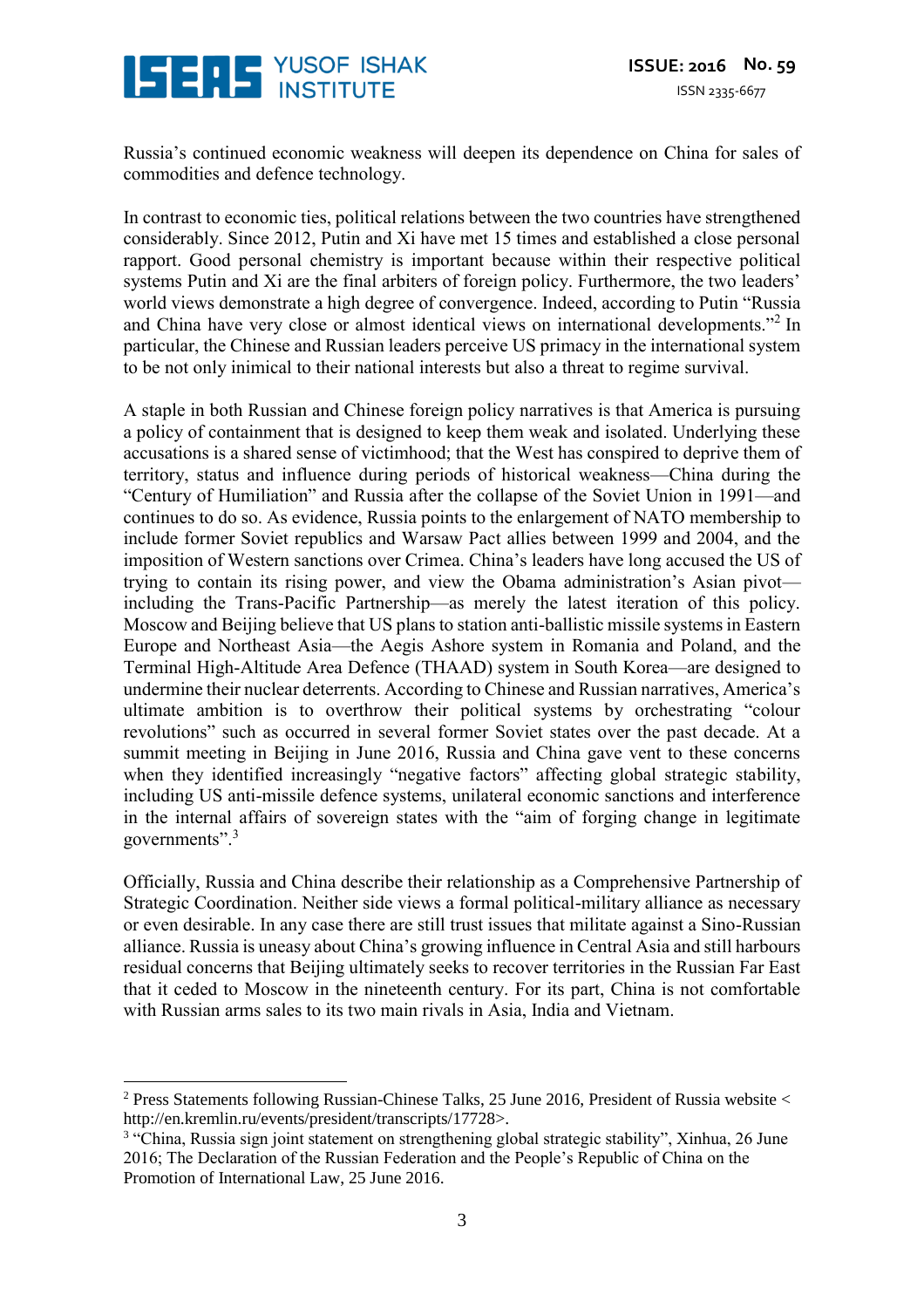

Despite these misgivings, the trust deficit between Russia and America, and China and America, is far greater than that between Russia and China. Thus while the two sides eschew an alliance, they have agreed to increase cooperation and coordination in international affairs and support—or at least not oppose—each other on issues affecting their core interests.

Thus, while Russia's annexation of Crimea violated China's principle of non-interference and non-support for separatist movements, Beijing did not protest against it and abstained when the United Nations Security Council (UNSC) voted on the issue in March 2014. China has also been broadly supportive of Russia's military operations in Syria because they share the same goals—the survival of the Assad regime and the defeat of Islamic State—and has joined with Russia in vetoing four US-sponsored UNSC resolutions on Syria since 2011.

In June 2016, Moscow demonstrated its support for Beijing over the Senkaku/Diaoyu Islands in the East China Sea when Russian and Chinese warships conducted coordinated patrols within 24 nautical miles of the Japanese-administered atolls. But it is in the South China Sea that Russia's support is proving most valuable to Beijing.

#### **MOSCOW, BEIJING AND THE SOUTH CHINA SEA DISPUTE**

Recently, Moscow's stance over the South China Sea has moved from neutrality to tacit support for Beijing. For many years Russia had tried to avoid taking sides so as not to damage relations with its two main Asian partners, China and Vietnam, which contest ownership of the Paracel and Spratly Islands. Russia does not take a position on competing sovereignty claims and has called on the claimants to resolve the dispute peacefully, abide by the United Nations Convention on the Law of the Sea (UNCLOS) and implement conflict management mechanisms.

As Sino-Russian relations have strengthened, however, Russia has deviated from this strict neutrality in support of China's position. The first indication of this shift occurred in August 2015, when Russian Foreign Minister Sergei Lavrov sided with China by saying that the dispute should be resolved by the claimants themselves without "outside interference"— a veiled reference both to America and the Arbitral Tribunal established in 2013 to hear a case brought by the Philippines which challenged the legality of China's jurisdictional claims in the South China Sea. $4$  In the first half of 2016, China launched a concerted campaign to rally international opinion in support of its position that the dispute could only be resolved by the parties directly concerned and that the Tribunal had no jurisdiction. It was in this context that Lavrov stated in April that Russia opposed "internationalizing" the dispute.<sup>5</sup> When the Tribunal announced its decision on 12 July—that China's "historic rights" claims within the so-called nine-dash line were incompatible with UNCLOS—the response from Russia's Foreign Ministry was anodyne and merely reiterated its existing

<sup>&</sup>lt;u>.</u> <sup>4</sup> Russian Foreign Minister Sergey Lavrov's interview with Channel NewsAsia, Kuala Lumpur, 5 August 2015.

<sup>5</sup> "Beijing seeks Moscow's support over South China Sea court battle with Philippines", *South China Morning Post*, 20 April 2016.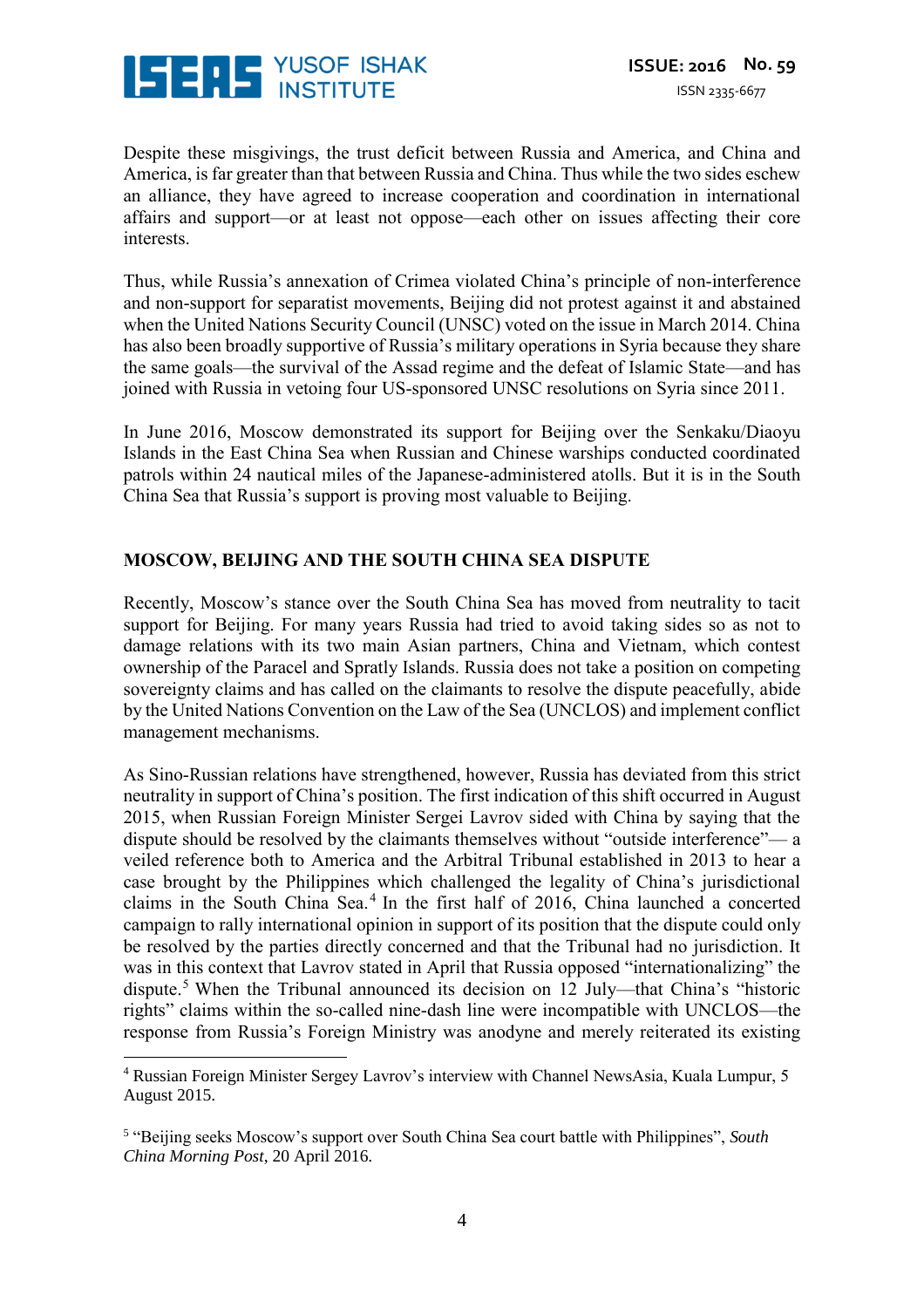

position. However, at the G-20 Summit in Hangzhou in September, Putin came out in support of China's decision to reject the ruling.<sup>6</sup> This represented a major diplomatic coup for Beijing, as so far Russia is the only major country to side with it over the Tribunal's award. In contrast, America, Japan and Australia have called on both parties to abide by the ruling. As a quid pro quo, if Ukraine initiates legal action against Russia over the annexation of Crimea, Moscow will expect Beijing to back its rejection of international legal arbitration.

Within a week of the G-20 meeting, five Russian and ten Chinese warships began an eightday combined exercise in the South China Sea which included anti-submarine, air defence and "island seizing" operations.<sup>7</sup> Although the naval drills did not take place in disputed areas, they were widely interpreted as another sign of Moscow's increasing tilt towards Beijing in the South China Sea.

Of greater importance than Moscow's diplomatic support over the South China Sea are the benefits China derives from closer defence cooperation with Russia.

During the 1990s, China purchased an estimated US\$30 billion of Russian weaponry, including fighter jets, submarines and destroyers.<sup>8</sup> But Russian arms transfers to China significantly decreased in the mid-2000s, partly because China had become capable of producing many of its own weapons systems, but also due to Moscow's annoyance with China for reverse engineering Russian equipment which was then sold on the international market at a cheaper price.

In 2010, however, China and Russia resumed discussions on defence cooperation. Although China's domestic defence industries have achieved a high-level of self-sufficiency and technical competence, Russia's arms manufacturers still maintain an edge in certain areas, especially engine, radar and missile technology which Beijing is keen to acquire. After the West imposed sanctions on Russia in 2014, economic imperatives led Moscow to accelerate arms sales negotiations with Beijing.

In 2015, Russia announced that it had agreed to sell the advanced S-400 surface-to-air missile system—designed to destroy enemy aircraft, cruise and ballistic missiles within a range of up to 400km—to China for US\$3 billion and 24 SU-35s—Russia's most advanced air superiority fighter currently in service—for US\$2 billion. China is reportedly in talks with Russia to purchase a naval version of the S-400 and Lada-class fourth generation diesel electric submarines.

The transfer of cutting-edge Russian arms to China, and agreements to jointly develop future advanced weapons technology, will likely impact the South China Sea dispute in two ways. First, it will widen the gap in capabilities between China's armed forces and those of the Southeast Asian claimants. Second, the highly mobile and lethal S-400 could be deployed to China's artificial islands in the Spratlys during crisis periods, enabling China to exercise greater control of the airspace over the South China Sea. It will also strengthen China's anti-

<u>.</u>

<sup>6</sup> "Russia supports China's stance on South China Sea", *Sputnik*, 5 September 2016.

<sup>7</sup> "China, Russia kick off joint South China Sea exercise", *USNI News*, 12 September 2016.

<sup>8</sup> Paul Schwartz, *Russia's Contribution to China's Surface Warfare Capabilities: Feeding the Dragon* (Washington D.C.: CSIS, 2015).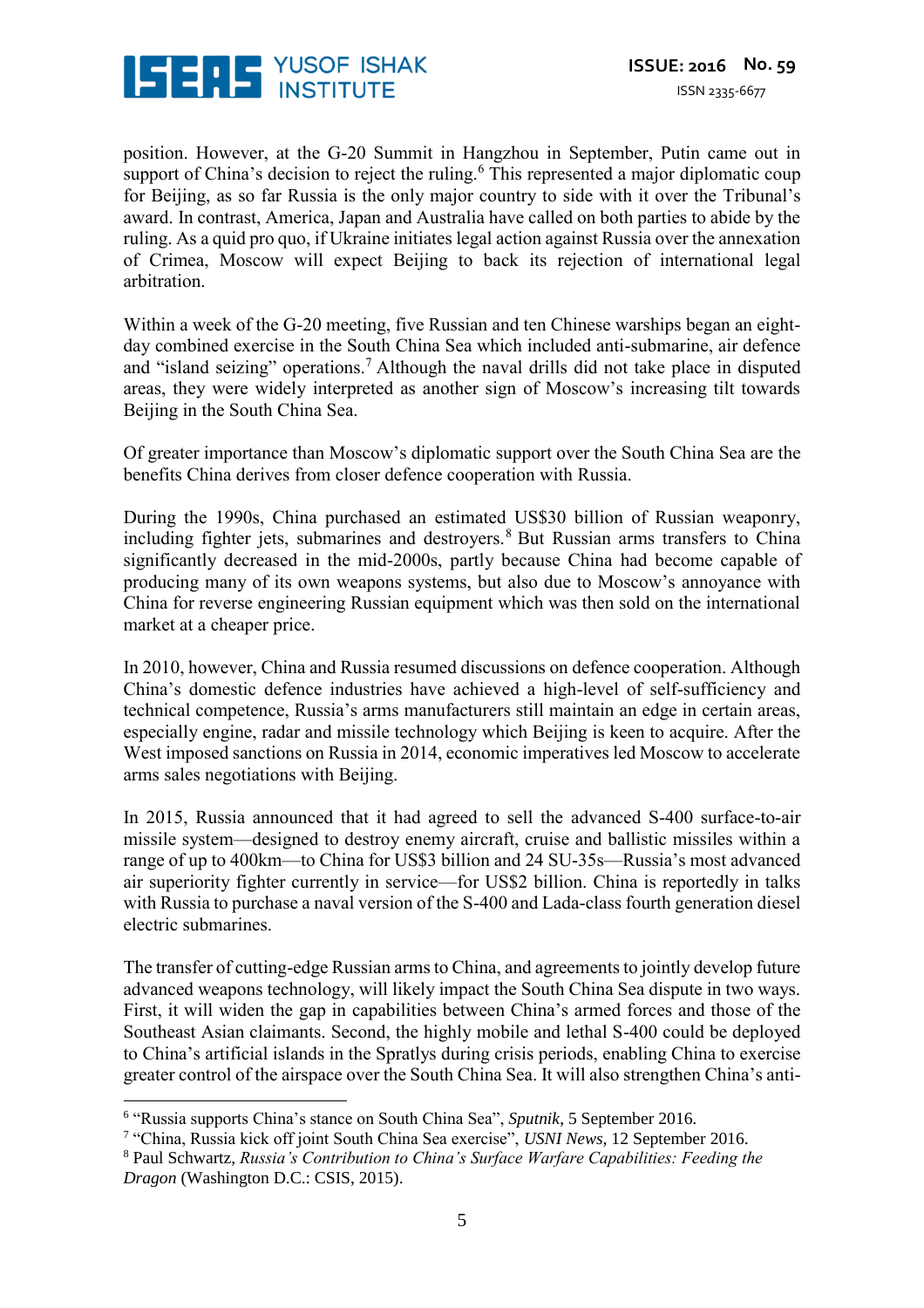

access/area denial (A2/AD) capabilities, thus complicating US military responses to crises in Asia that could undermine US security assurances to regional states.<sup>9</sup>

#### **IMPLICATIONS FOR RUSSIA-VIETNAM TIES**

Vietnam is Russia's most important partner in Southeast Asia. It is a major buyer of Russian arms and energy expertise, and Hanoi has given the Russian military unfettered access to air and naval facilities at Cam Ranh Bay. However, given Russia's growing economic dependence on China, Moscow's relations with Beijing will always trump its ties with Hanoi.

Closer Sino-Russian strategic ties are not in Hanoi's interests. In opposition to China, Vietnam has assiduously promoted the "internationalization" of the South China Sea dispute and supported greater US and Japanese engagement over the issue. Vietnam benefitted from the Arbitral Tribunal's ruling that China cannot claim historic rights to energy and fishery resources in areas where its nine-dash line overlaps with Vietnam's 200 nautical mile exclusive economic zone. As Russia moves closer to China's position on the South China Sea it moves further away from Vietnam's and this could undermine political relations between the two countries. In addition, sales of advanced Russian weaponry to China undercuts the deterrent and operational value of Vietnam's armed forces. For example, the Lada-class submarines that China is interested in buying from Russia are more advanced than the six Kilo-class submarines Vietnam has purchased from Russia.

For economic and strategic reasons, the Kremlin will want to preserve its close relationship with Vietnam. And given the large amount of armaments Moscow has already sold to Hanoi, Vietnam is likely to be dependent on Russia for spare parts and maintenance for at least the next two decades. However, as the Sino-Russian strategic alignment strengthens, Vietnam will probably move to reduce its dependence on Russia's arms industry by pursuing closer defence ties with other states, including America—which lifted its arms embargo on Vietnam in May 2016—, Japan, Israel and European countries.

#### **CONCLUSION**

Convergent world views, opposition to US hegemony, personal bonhomie and Russia's economic problems have brought Moscow and Beijing closer together. As the trust deficit in US-Russia and US-China relations widens, the Sino-Russian strategic alignment will likely strengthen.

The repercussions for Southeast Asia will be most apparent in the South China Sea: Moscow will increase its diplomatic support for China's position, and greater access to Russian defence technology will significantly enhance the capabilities of China's armed forces to uphold the country's maritime claims. Over time, Vietnam is likely to diversify its military ties to reduce dependence on Russia.

<sup>&</sup>lt;u>.</u> <sup>9</sup> Timothy Heath, "How China's New Russian Air Defense System Could Change Asia", *War on the Rocks*, 21 January 2016.